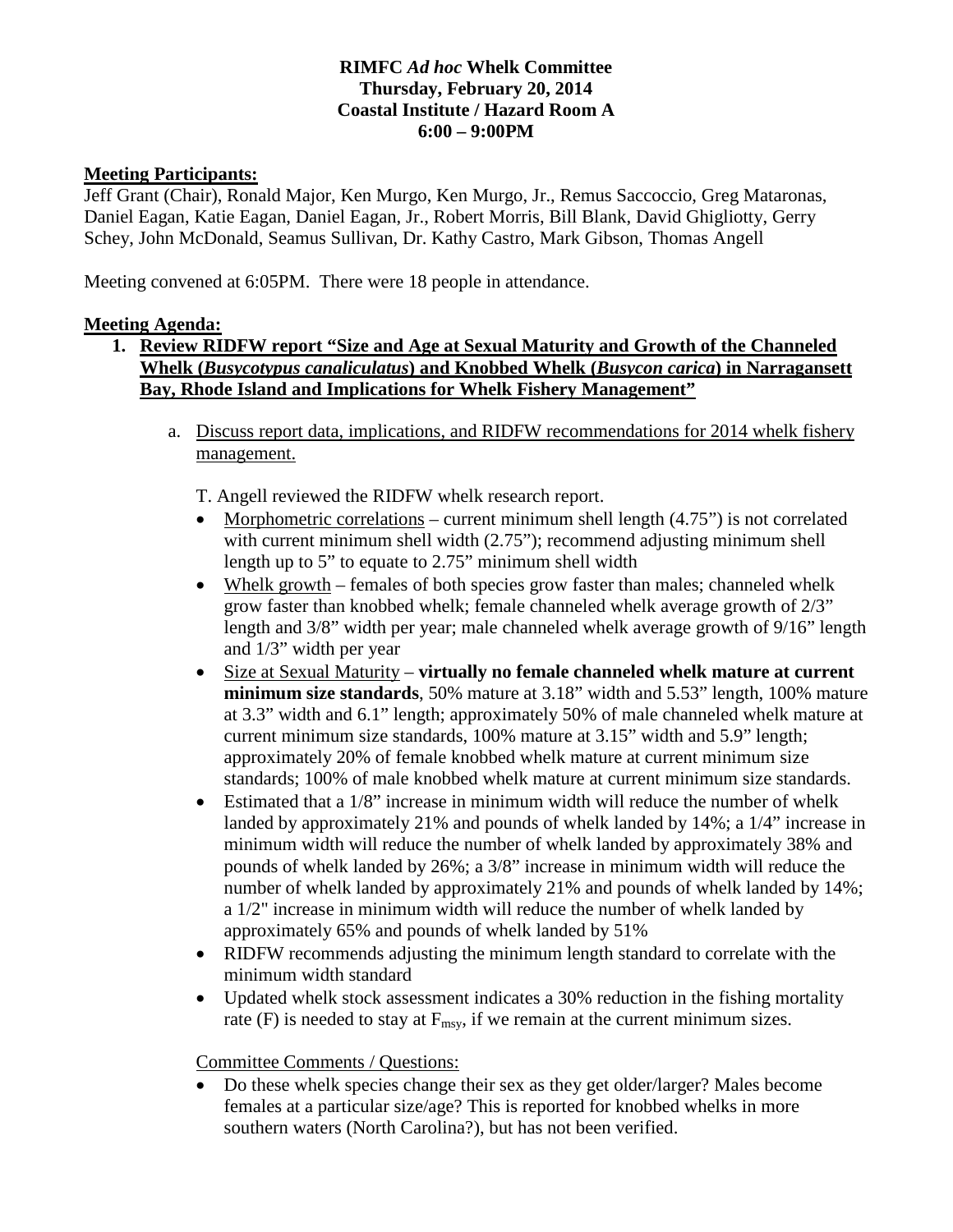T. Angell responded that he has not seen any evidence of this with the whelks in this area; may be some evidence of changing sexes due to chemical pollution, particularly TBT (tributyltin); both whelk species appear to be dioecious (separate sexes) in our area.

• Current regulations manage both of these whelk species as if they were one; data indicates that separate management of these species may be warranted; **recommendation to manage these whelks separately**.

M. Gibson responded that the commercial whelk fishery is dominated by channeled whelk which account for 95% of the total whelk landings.

T. Angell commented that if we want to manage these whelk species separately, then they must be separated and sold to the dealer as separate species.

- Concerns expressed that only 1 year of research does not provide enough information to make management decisions
- Concerns expressed about what could happen to other shellfisheries if the whelk populations were allowed to increase; these whelks eat quahogs, mussels, and other bivalve molluscs
- Concerns expressed about the adverse affects of otter trawl gear damaging/destroying whelk egg cases
- Need information on whelk diet (all size ranges)
- Comment that the maximum size of a whelk may be area-specific
- What is the management objective for this fishery?
- Request/suggestion made to round-off the proposed minimum length(s) upward to the nearest 1/8"; T. Angell will make the changes.
- Comment to keep the daily possession limit at the status quo until the updated whelk stock assessment has been prepared and made available.
- Concerns expressed regarding ability for more license holders to participate in the whelk fishery; how can the number of whelk fishery participants be capped?

T. Angell responded that it is not possible to cap the number of whelk fishery participants due to the multi-purpose license and the large number of "latent" multipurpose license holders that could decide to become whelk fishery participants.

#### • **Committee requested that copies of the whelk stock assessment report be sent as soon as the report is completed.**

#### b. Review of RIDFW proposed management options: 4.35(c), 4.35(d), 4.35(e) – Unauthorized Hauling of Conch Pots, Unauthorized Possession and/or Transfer of Conch Pots, Hauling or Setting Conch Pots at Night: 4.35(c) and 4.35(d) are "universal" regulations for pot/trap gear in our regulations. 4.35(c) and 4.35(d) prohibit someone from hauling or possessing someone else's pot/trap gear without the pot/trap gear owner's permission and 4.35(e) prohibits anyone from hauling or setting conch pots at night.

- $4.35(c)$  Unauthorized Hauling of Conch Pots **Committee had no objection to this regulation; recommend adopting**
- 4.35(d) Unauthorized Possession and/or Transfer of Conch Pots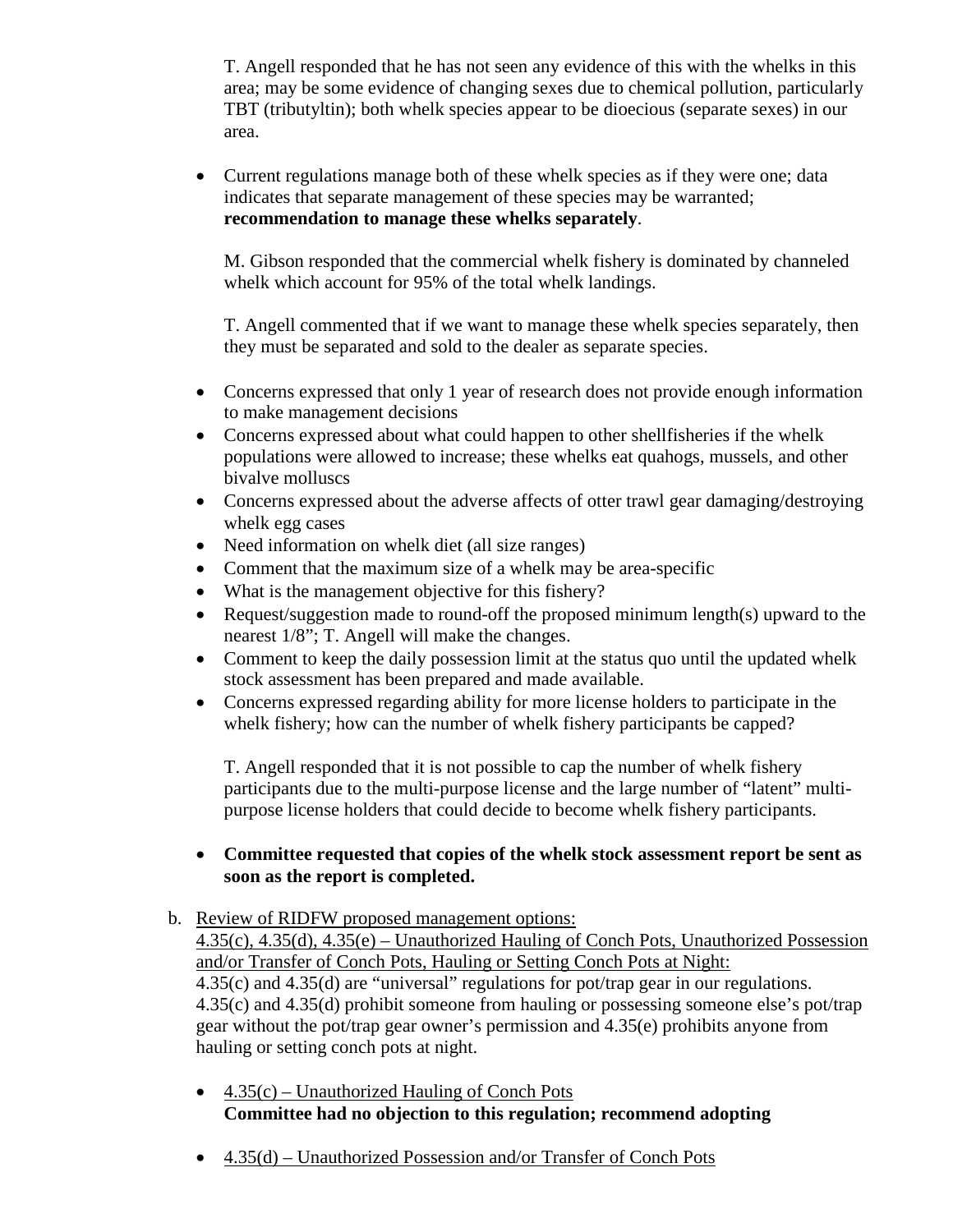### **Committee had no objection to this regulation; recommend adopting**

# • 4.35(e) – Hauling or Setting Conch Pots at Night **Committee had no objection to this regulation; recommend adopting**

Question regarding requirement for buoy markings (buoy colors) for conch pots; concerned that this is not required for conch pots.

Question regarding the use of pot number or license number when marking buoys; it is the license number that is required by the current regulations.

• 4.35(f) – Commercial and Recreational Season: Question – Will the closed season apply to otter trawl fishermen as well?

T. Angell responded that the closed season would apply to everyone no matter if you are commercial or recreational and no matter what fishing gear is used; no fishing for whelk during the closed season.

Question – Will conch pots be required to be removed from the water during the closed season?

M. Gibson commented that we could also consider **closed areas** for conch fishing, but that option is not part of the proposed regulations at this time; DFW does not have the data at this time to consider closed areas for conch fishing.

Comment that there is currently a directed otter trawl fishery for whelk in certain parts of Narragansett Bay.

Concerns expressed that otter trawlers are damaging/destroying the whelk egg cases.

Comment that the knobbed whelk is an underutilized species.

# **After discussion, the majority of the committee recommended Option #1 (status quo) for keeping the fishery open year-round.**

•  $4.35(g)(1)$  – Legal Minimum Size:

Committee Discussion / Comments / Questions:

M. Gibson commented that the information regarding size at maturity is the most compelling evidence that an increase in the minimum size is needed; if the committee is opposed to increasing the minimum size, then the committee needs to decide which other management option(s) they are willing to accept; M. Gibson does not believe that the Director will "do nothing" regarding whelk fishery management for 2014.

**Concerns expressed that there is not a measurement tool available to determine legal size accurately; whelks are not symmetrical and are difficult to measure accurately; concerns expressed about consistency of the minimum width measurement and variability among fishermen regarding how this measurement is made.**

Question – Has the conch fishery been officially declared to be over-fished?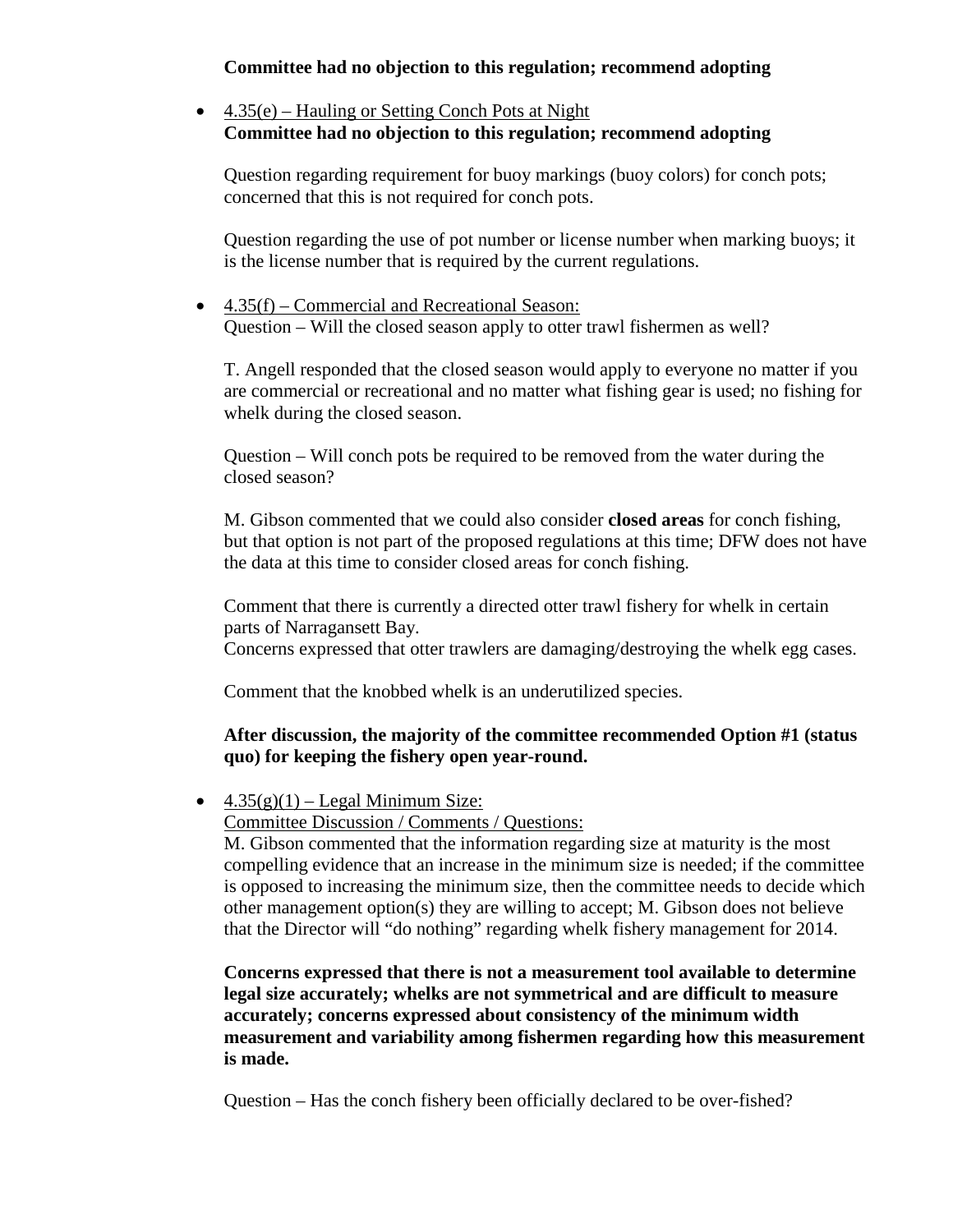M. Gibson responded that the official/completed stock assessment report has not been presented to the Director yet, but all of the DFW calculations indicate that it is; the overall fishing mortality rates have recently crossed over the overfishing limit; state law requires DEM/DFW to adopt regulations to stop overfishing.

Comment that the reproductive potential for larger female whelks is unknown.

Question – Are licenses still available for people to enter the whelk fishery?

J. Grant responded that they are, but restricted to people with an active quahog license and renewal of previous year's conch endorsement.

T. Angell commented that the committee could recommend a license moratorium for the whelk fishery, but currently no way to control any of the multi-purpose license holders from participating in the whelk fishery.

Question/Request – Can the committee see the stock assessment report and the evidence for overfishing?

M. Gibson responded "yes", but the first principle of overfishing is evident in that there are no mature female channeled whelks at the current minimum size.

Comment that there are plenty of other species that are managed without the females being mature.

M. Gibson responded that he was not aware of any fisheries that did not take size at maturity into account when setting a minimum size; cannot have a viable fishery if animals are being taken before they get a chance to reproduce.

Comment that there is not enough data to make a determination on the size at maturity; need more years of research and data collection.

M. Gibson commented that biological attributes such as the size at maturity do not change from year to year; species have evolved for a particular reproductive strategy and do not change quickly; the "boom and bust" nature of the whelk fishery is due to the lack of an appropriate minimum size to protect some adequate proportion of mature females that can reproduce and help sustain the population; this has happened to conch/whelk/gastropod mollusc fisheries all over the world; there are multiple sources of data that show that the whelk fishery is headed into the "bust" part of the cycle; need to manage this fishery so that it is sustainable.

Comment that putting in management measures to protect the whelk fishery will have adverse effects on the other shellfisheries in Narragansett Bay (quahogs, mussels).

Comment that research needs to be done regarding the diet of whelks and how much shellfish they eat; the quahog fishery is extremely important to RI shellfishermen.

M. Gibson commented that our laws do not allow us to sacrifice one species for the benefit of another; we are not at the point where we can manage the "ecosystem". K. Castro commented that Dave Bengston is thinking about a predator-prey model for whelks and quahogs; whelk-quahog dynamics for multispecies modeling.

Comment that other states (CT) value their quahog fishery more than their whelk fishery; which fishery does RI value more?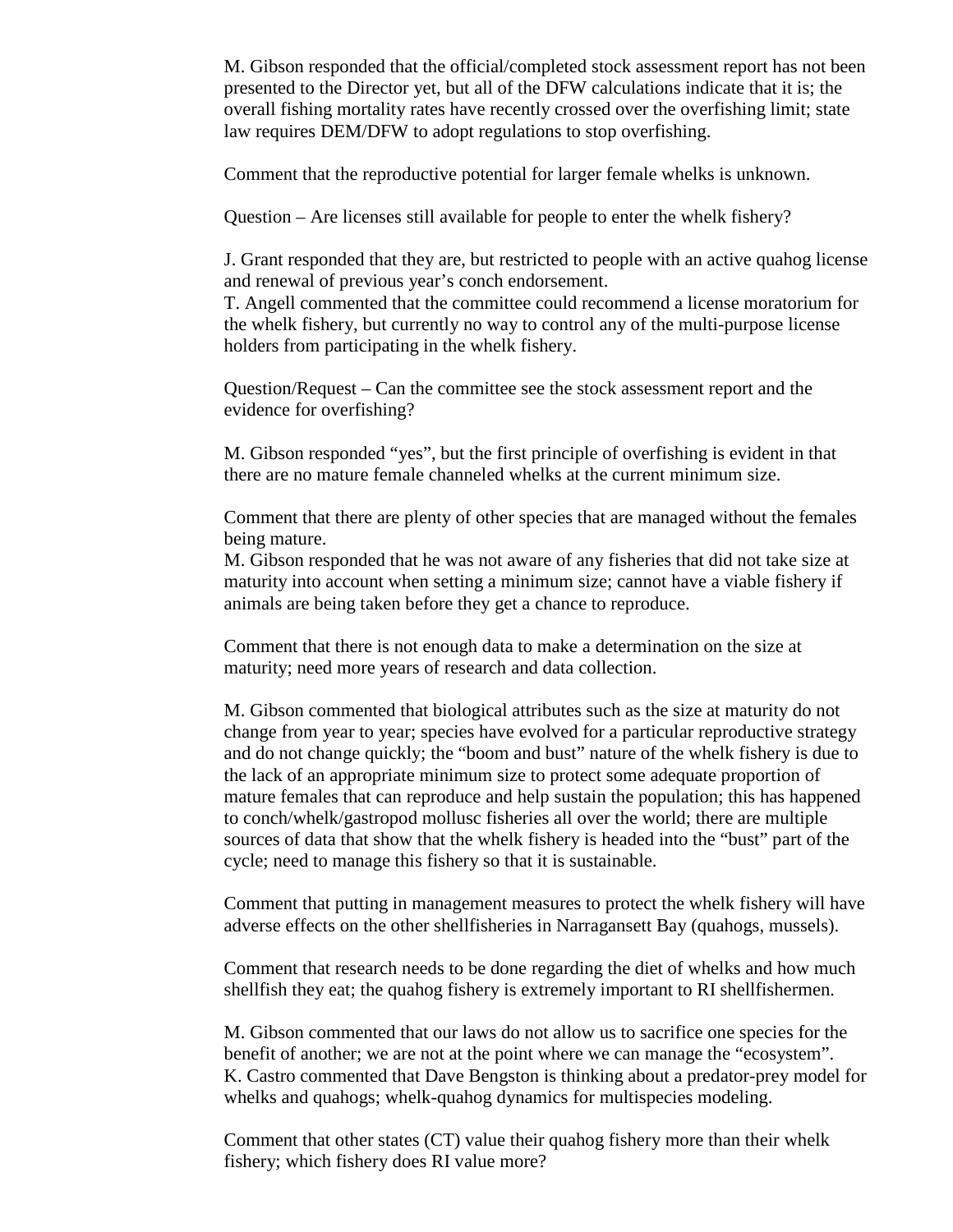M. Gibson responded that it is not DEM/DFW's responsibility to worry about the market; we are required by law to manage the fisheries so that they don't get overfished and for "equitable and sustainable use".

K. Castro commented that the existing data is a good start, but there are certain gaps in the data that need to be addressed by further research; need to identify areas of research that are currently lacking.

Need to identify the objectives of the management plan; are we managing the economics? social issues? biological attributes? Answering this question will determine which management measures should be implemented.

T. Angell reviewed the draft proposed regulatory options for minimum size(s); three draft options for minimum size increases were presented and considered by the committee.

Question regarding the size dimorphism of male and female whelks. T. Angell responded that the data indicates that males do not grow as large as females.

Comment that increasing the minimum size would put proportionally more fishing pressure on the female whelk due to this size dimorphism.

Discussion of a potential maximum size limit for whelk; this could potentially be beneficial for increasing spawning stock biomass, but the fishing mortality rate on the sizes between the minimum and maximum size needs to be low enough to allow the whelks to be able to grow and actually make it to the maximum size and become protected.

T. Angell suggested rounding-off the proposed minimum shell width sizes to the nearest larger 1/8"; the committee approved of this revision.

Question regarding the current status of the fishery in relation to the overfishing threshold and if a combination of management measures could be used to address overfishing; **How far do we really have to go with minimum size increases to eliminate overfishing? Do we really need to go all the way up to a 3-1/4" minimum width and 5-3/4" minimum length to stop overfishing?**

M. Gibson responded that the current stock assessment indicates that overfishing is occurring; if the desire is to address this with increases in the minimum size only, then the minimum size increases will have to be fairly aggressive; if the desire is to keep the current minimum sizes (with the revision for a 5" minimum length), then fishing mortality would need to be reduced by about 30% (could use season, quota to do this); catch needs to reduced via some mechanism; the sustainable fishing mortality rate for whelk is F=0.3; whelk are not highly-productive animals in terms of their reproductive capacity; the life history of these whelks does not support an intense fishery and is responsible for the "boom and bust" nature of this whelk fishery and whelk/gastropod fisheries around the world.

Comment that it would make more sense to raise the minimum size than to institute a maximum size.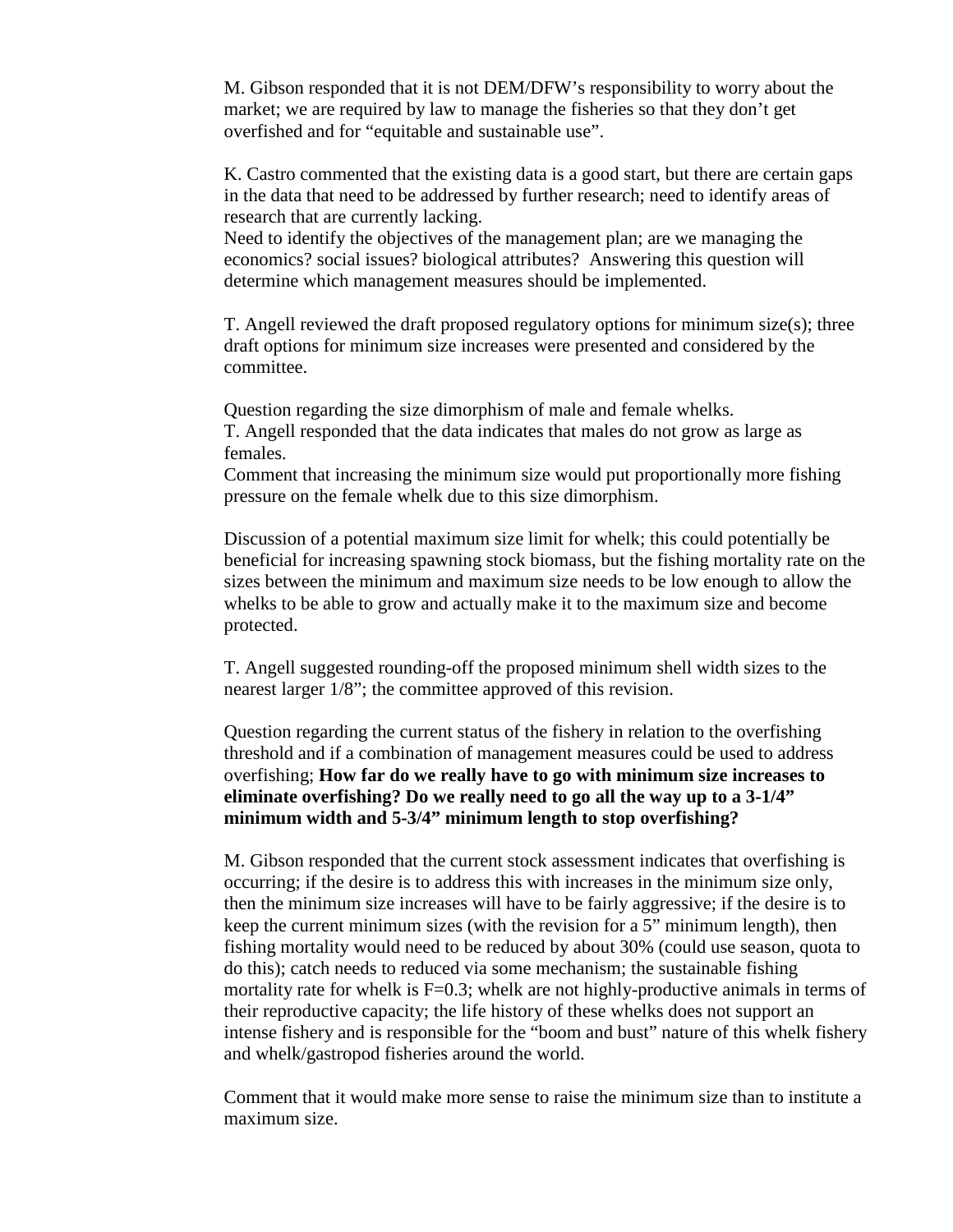M. Gibson commented that whelk landings were on an upward trend when the landings were around 300,000 pounds (2006-2008), then peaked at about 750,000 pounds (2009-2012) and started a downward trend (2013-?); this suggests that a whelk harvest of about 500,000 pounds may be sustainable at current minimum sizes.

Question – What other data could be collected that would help to determine the status of the whelk stock? Is CPUE data available?

M. Gibson responded that we currently only have catch-per-trip as a CPUE index; data regarding catch-per-trap has only recently started to be collected, but will be useful at some point in the future.

# **M. Gibson commented that an industry-based survey would be helpful in supplying data for the stock assessment model; a survey that is spatiallystratified.**

#### **The gap between the current minimum size and the size at maturity needs to be closed.**

Question – What is the proportion of each whelk species in the landings data? T. Angell commented that there are relatively large landings of whelk that are unclassified regarding which species they are; if we want to manage these species separately, then the landings need to be classified by species.

## **Committee recommended keeping both the width and length minimum size measurement options.**

**Committee was not in favor of any of the draft DFW proposed options and proposed 2 alternative options for consideration at the March 25th public hearing.**

- **J. Grant asked the committee if anyone wanted to keep the status quo of 2- 3/4" width and 4-3/4" length; none of the committee supported this option.**
- **Option proposed for minimum sizes of 2-3/4" width and 5" length in Y2014, with continued study during 2014 (status quo). (5 people in favor of this option)**
- **Option proposed for a minimum size of 2-7/8" width and 5-1/8" length for Y2014, with continued study during 2014. (6 people in favor of this option)**
- 4.35(h) Fishery Closure due to Eminent Public Health Risk (Biotoxins): This is more of a precautionary measure than anything else; MA has regulations for this and NOAA has recently instituted rules for this; RI has not had an issue with biotoxins for 35-40 years. This issue was brought to our attention by Water Quality office. No evidence at this point for accumulation of biotoxins by whelk.

Comment that this issue needs more information before a decision can be made; recommend that DFW look into this issue more closely and see if there is evidence to support adoption/implementation of this regulation.

Recommend testing of the whelks in our waters.

• 4.35.1-2 – Commercial Possession Limit:

Comment/question if these 2 species of whelk are going to be managed separately? May have different possession limits for the 2 whelk species.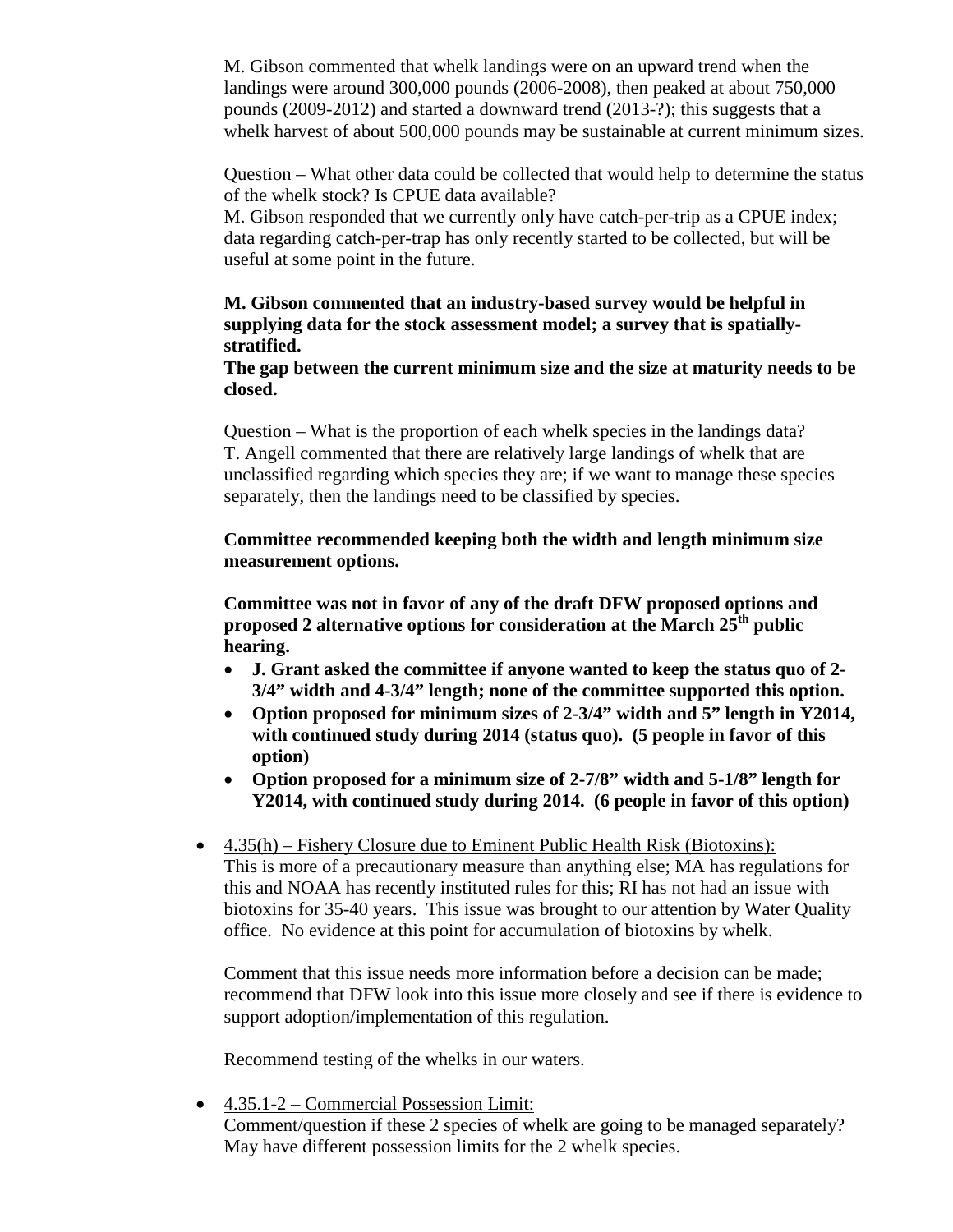Comment that reducing the commercial possession limit may reduce landings, but you still need to cap the number of participants in the fishery to make it really effective.

**Committee recommended status quo (35 bushels daily possession limit) for this regulatory option until more information from the stock assessment is provided.**

• 4.35.1-4 – Commercial Conch Quota / Annual Catch Limit: **Committee recommended (unanimous) that no commercial quota/annual catch limit be considered (status quo) until more data on this option is made available and had the opportunity to be discussed.**

Comment that it is difficult to make decisions without the information that the stock assessment will provide.

• 4.36, 4.37, and 4.38 – Violations for non-compliance, Penalties, and Appeals: T. Angell commented that the entire regulations package is going through a re-write and these regulations are just a consolidation of the regulations for non-compliance, penalties, and the appeals process.

No committee action is required to address these regulations.

Question was raised about the omission of a proposed regulation for reducing the commercial conch pot limit and tagging of conch pots.

T. Angell responded that this was removed from consideration at this time due to uncertainties about how the conch pot tagging program would be administered; anything to do with tagging of anything other than lobster traps has been put to the side for now.

Question about the ability to fish more than one conch license from a single boat. T. Angell responded that there are no regulations that prohibit this activity. J. Grant responded that you are limited to 2 licenses/boat if you are in a shellfish

management area.

**The public hearing for these proposed regulations is on March 25th at 6:00pm in Corless Auditorium, URI Bay Campus.**

- **c. Committee recommendations for 2014 whelk fishery management.**
	- **Recommend to adopt regulations 4.35(c), 4.35(d), and 4.35(e)**
	- **Manage whelk species separately**
	- **Keep both width and length minimum size standards**
	- **Add public hearing option for minimum size of 2-3/4" width and/or 5" length in Y2014, with continued study during 2014 (status quo). (5 people in favor of this option)**
	- **Add public hearing option for a minimum size of 2-7/8" width and/or 5-1/8" length for Y2014, with continued study during 2014. (6 people in favor of this option)**
	- **Recommend status quo regarding commercial possession limit (35 bushels); no stock assessment information made available to propose alternative options**
	- **Committee does not recommend adoption/implementation of the proposed regulation regarding a whelk fishery closure due to eminent public health risk**